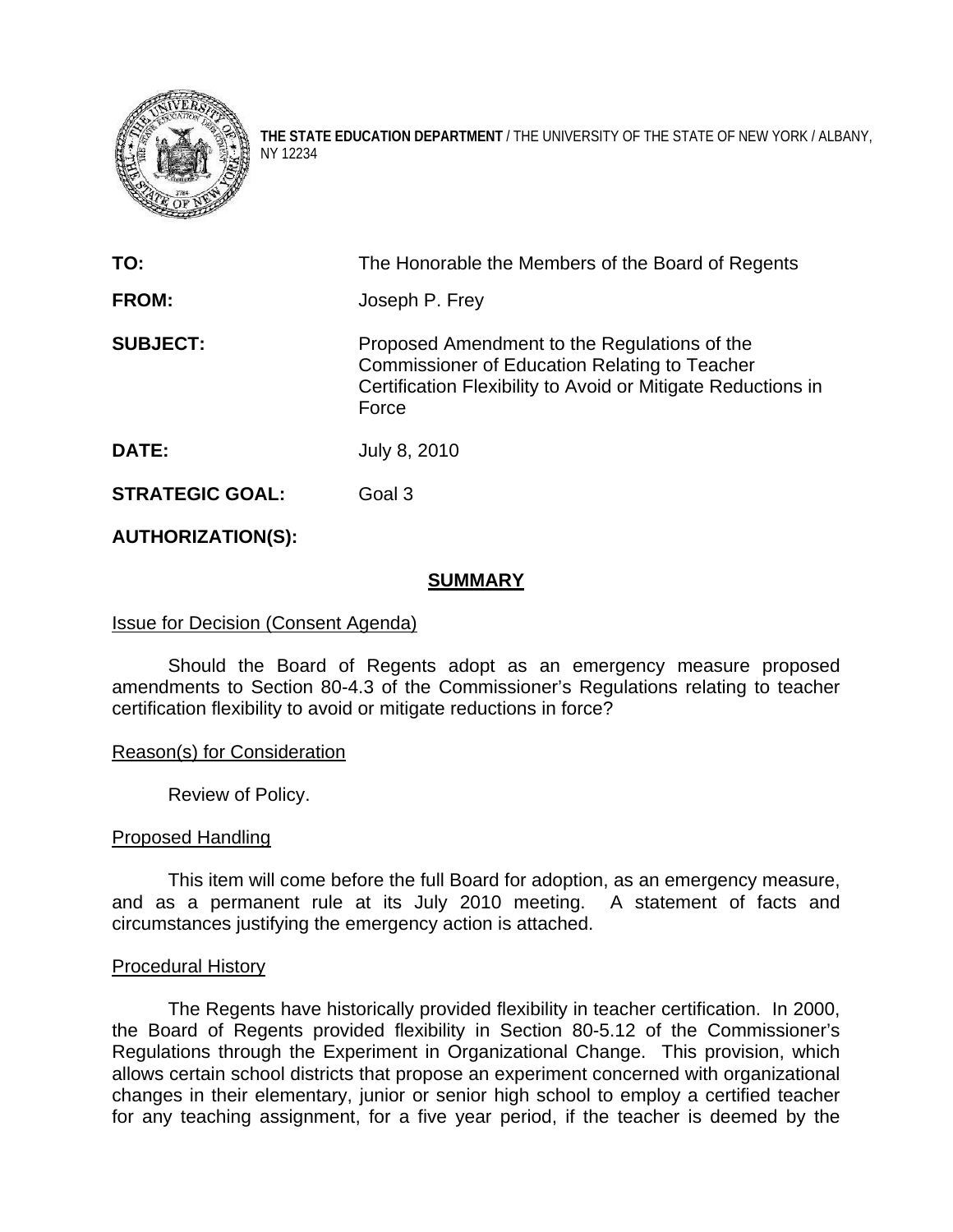superintendent, or other legally authorized body, to be qualified by education and experience.

In 2004, the Regents also approved the use of Supplementary certificates in Section 80-5.18 of the Commissioner's Regulations, allowing certified teachers to teach in a subject area and/or grade level, while the teacher completes the necessary requirements to qualify for the new certificate. The provisions of the attached amendment are similar to existing flexibility provisions but tailored to meet the needs of districts in this immediate fiscal crisis.

The Board of Regents adopted, as an emergency measure, the proposed amendments at their April 2010 meeting. The purpose of these amendments is to retain effective teachers with appropriate education and experience who may be reassigned to meet the needs of other students.

## Background Information

School districts and the New York State Council of School Superintendents requested that the Regents consider flexibility in the following three areas to help them retain effective teachers while meeting key staffing needs during the current fiscal crisis:

## Grades 7-12 Academic Area Certification Extended to Grades 5 and 6

The proposed amendment provides a level of flexibility in certification similar to that of the Experiment in Organizational Change. During a period of fiscal crisis, a district could reassign a teacher who is employed by the district and certified in the classroom teaching service in a subject area in grades 7-12 to teach that same subject area in grades 5 or 6 through a limited extension to the teacher's existing certificate. The limited extension will be valid for two years and shall be valid with that employing entity only. A full extension may be issued to the candidate if the candidate meets the requirements within those two years.

# Childhood Education Extended to Kindergarten

 The proposed amendment authorizes a teacher who is currently certified in childhood education (grades 1-6) to be reassigned to teach kindergarten under a limited extension to their existing certificate for a two-year period while they complete six semester hours of pedagogical coursework in early childhood education. At that point, the teacher could apply for the full extension to teach kindergarten.

#### Childhood Education Extended to Grades 7 and 8

Similar to the regulation on the Experiment in Organizational Change, the proposed amendment authorizes a certified and qualified elementary school teacher (grades 1-6) to be reassigned to a position teaching an academic subject in grades 7 and 8. The teacher would need to have appropriate education and experience for such teaching assignment as demonstrated by earning Highly Qualified status under NCLB in order to be granted a limited extension to their existing certificate title. Also, the teacher must agree to: 1) successfully complete the Content Specialty Test in that subject area,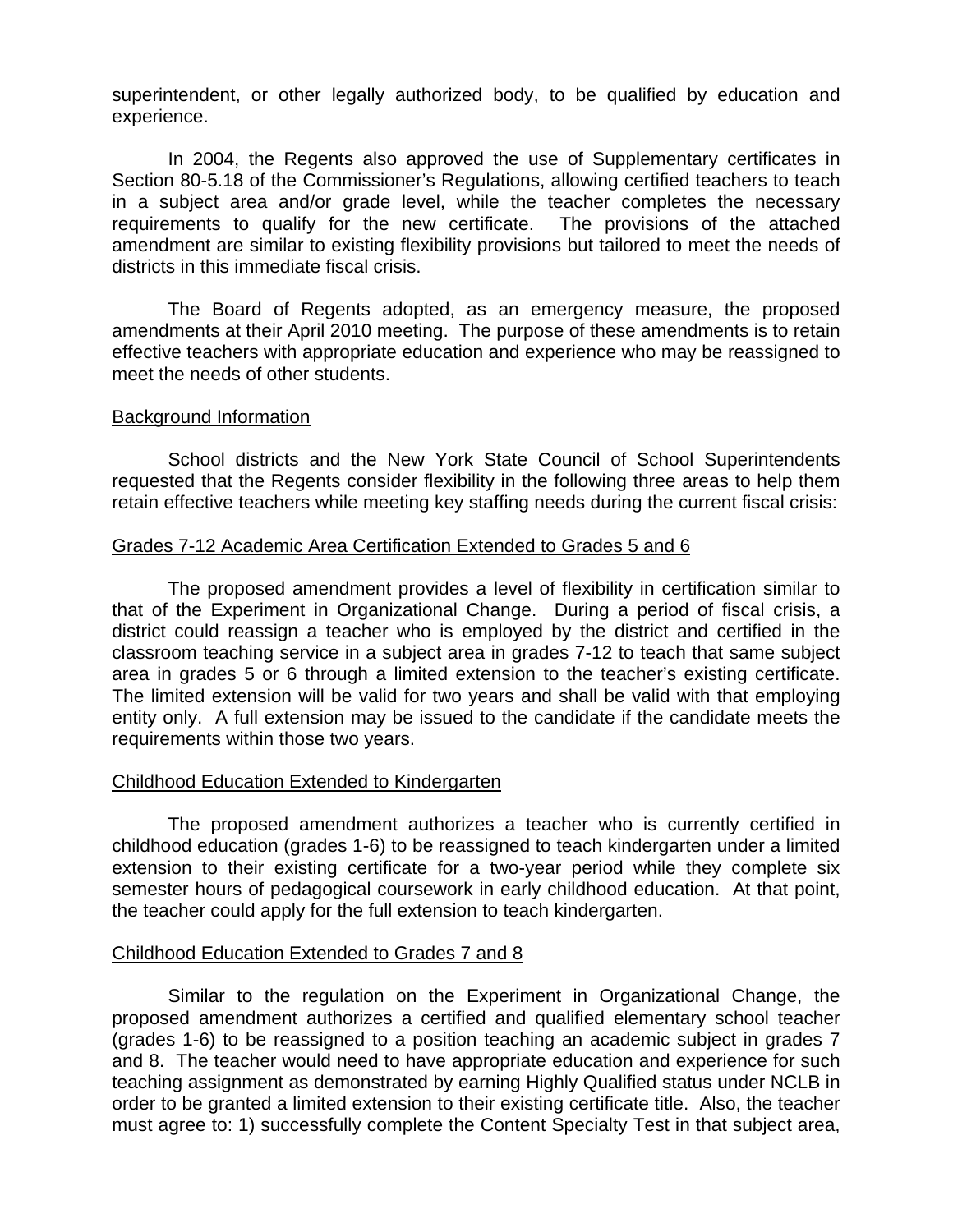and 2) complete 6 semester hours of course work in Middle Childhood Education, within the next two years to qualify for the full certificate extension when their limited extension expires.

# Summary

 Limited Extensions would not be renewable and would expire at the end of the two-year period. It is intended that these Limited Extensions would provide a two-year bridge to authorize teaching for an already experienced teacher who is seeking to complete any remaining requirements to qualify for the full certificate extension in the new teaching assignment.

 A Notice of Proposed Rule Making was published in the State Register on May 5, 2010 and the Department has received no comments on the proposed amendment.

# Recommendation

VOTED: That subdivisions (k), (l) and (m) be added to Section 80-4.3 of the Regulations of the Commissioner of Education, effective July 23, 2010, as an emergency action upon a finding by the Board of Regents that such action is necessary to ensure that the emergency rule remains continuously in effect until it can be adopted and made effective as a permanent rule; and

VOTED: That subdivisions (k), (l) and (m) be added to Section 80-4.3 of the Regulations of the Commissioner of Education, as submitted, effective August 11, 2010.

# Timetable for Implementation

The April emergency adoption will expire on July 25, 2010. If adopted as an emergency measure at the July Regents meeting, the proposed amendment will become effective on July 23, 2010. A second emergency adoption is necessary at the July Regents meeting to ensure that the regulations remain continuously in effect until the regulation becomes effective on August 11, 2010.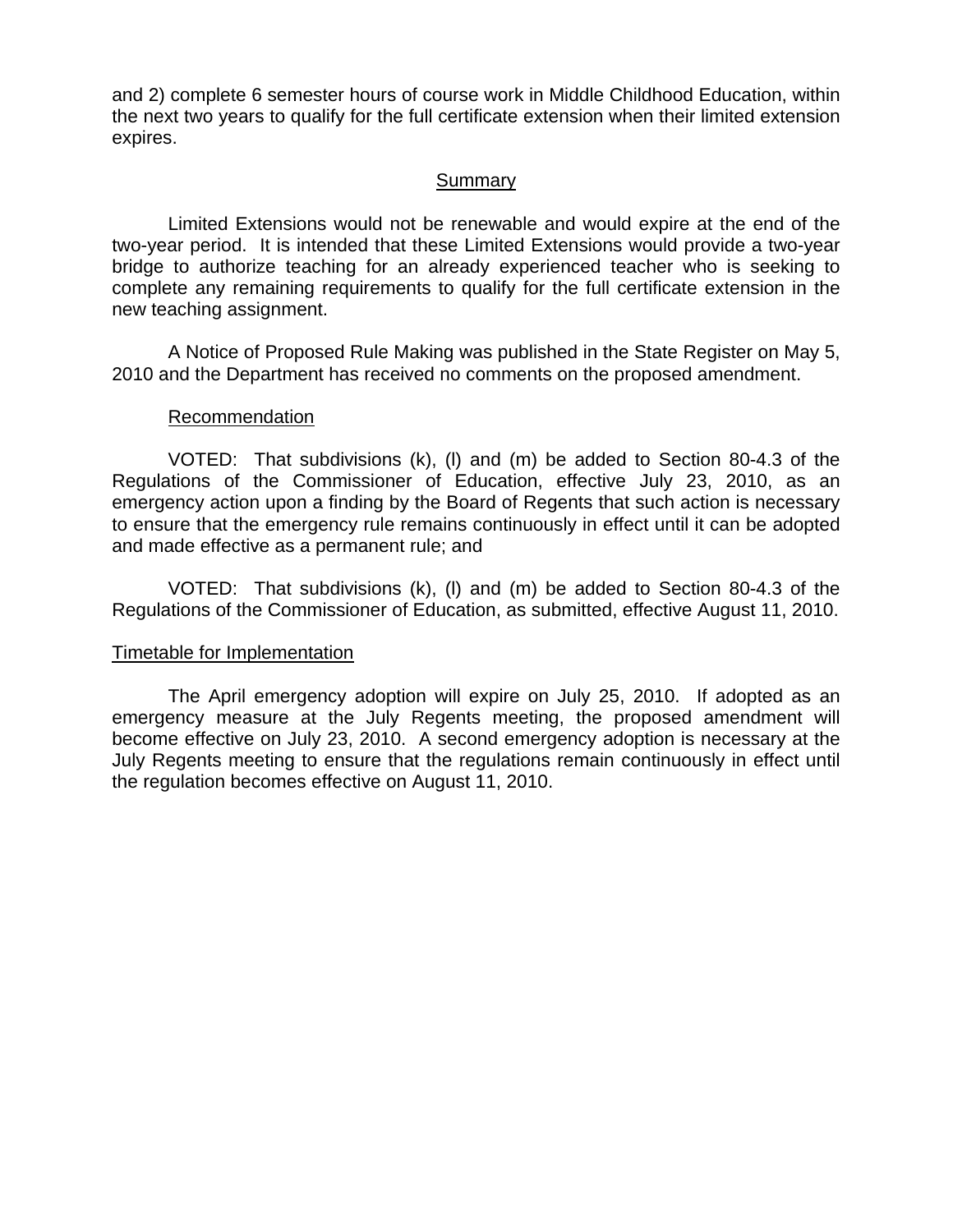# AMENDMENT TO THE REGULATIONS OF THE COMMISSIONER OF EDUCATION Pursuant to sections 207, 3001 and 3004 of the Education Law.

New subdivisions (k), (l) and (m) are added to section 80-4.3 of the Regulations of the Commissioner of Education is amended, effective August 11, 2010, to read as follows:

(k) Requirements for the issuance of a limited extension to teach a subject in grades 7-8 during a period of immediate fiscal crisis and a 7-8 grade level extension.

(1) Purpose. The purpose of extensions issued under this subdivision, subject to their period of applicability as set forth in paragraph (2) of this subdivision, is to authorize a teacher who is currently employed and certified in the classroom teaching service in childhood education (grades 1-6) or students with disabilities (grades 1-6) or an equivalent certificate title authorizing the teaching of all common branch subjects in childhood education (grades 1-6) to be reassigned by the employing entity to teach that subject in grades 7-8 during a demonstrated fiscal crisis to avoid or mitigate a reduction in force consistent with the requirements of law.

(2) Applicability. The provisions of this subdivision shall apply commencing April 27, 2010 and end on June 30, 2013.

(3) Limitations. A limited extension issued under this subdivision shall be valid for two years from its effective date and shall not be renewable. A limited extension may be issued to a teacher currently employed by an employing entity that meets the requirements in paragraph (4) of this section. A limited extension shall authorize a candidate to teach a subject in grades 7-8 with that employing entity only. Thereafter, a 7-8 grade level extension may be issued to such teacher upon completion of the requirements in paragraph (5) of this subdivision and shall authorize the teacher to teach a subject in grades 7 and 8 in any employing entity.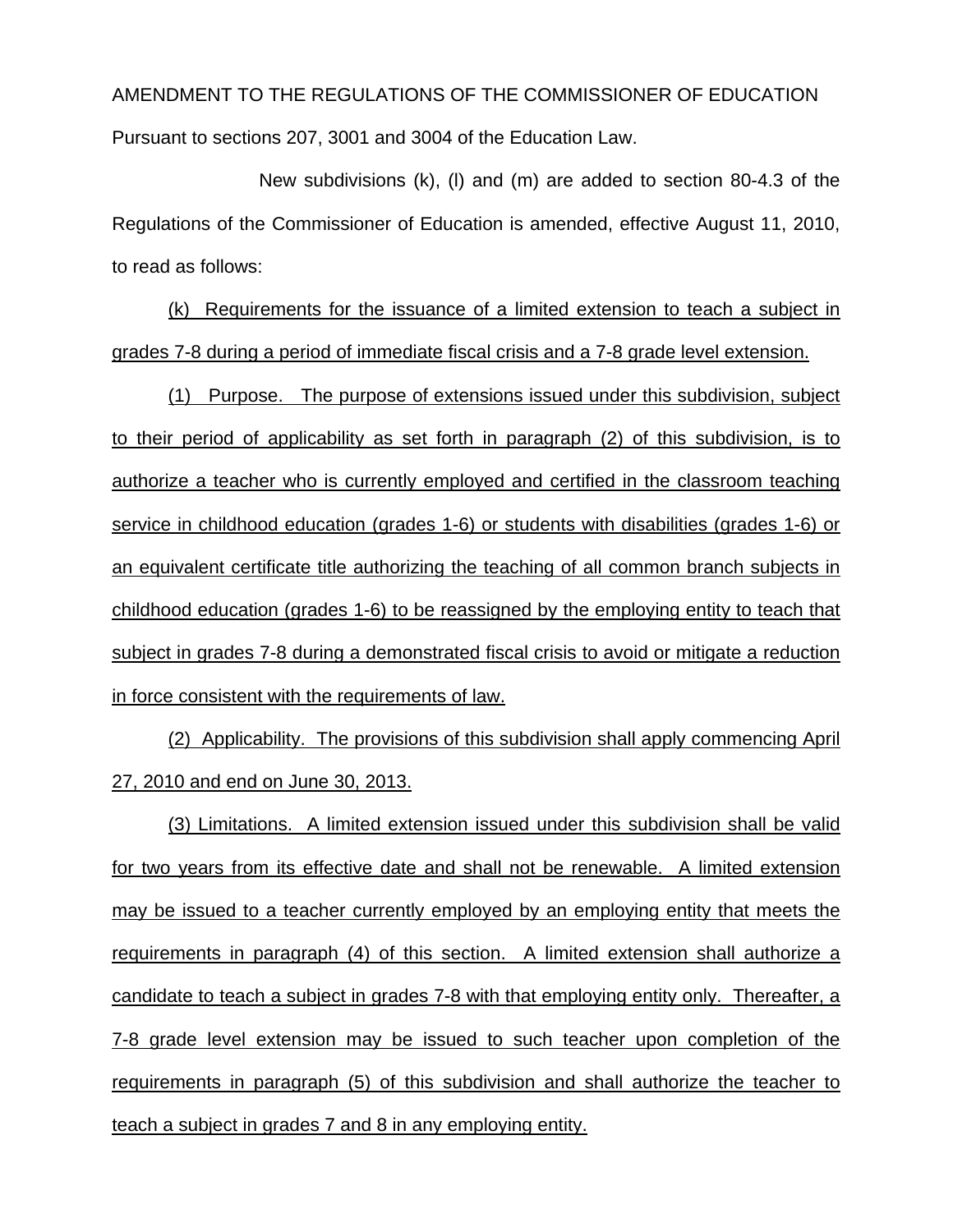(4) Requirements for limited extension. Notwithstanding the provisions of this section, a limited extension may be issued to a candidate in a specific subject area for grades 7 and 8 provided that the candidate meets the requirements in each of the following subparagraphs:

(i) The candidate shall hold a valid provisional, permanent, initial or professional certificate in the classroom teaching service in childhood education (grades 1-6) or students with disabilities (grades 1-6) or an equivalent certificate title authorizing the teaching of all common branch subjects in grades 1 through 6; and

(ii) The candidate shall submit a statement by the Chancellor, in the case of employment with the City School District of the City of New York; or by the superintendent, in the case of other employing boards; or by the chief school officer, in the case of employment with another entity required by law to employ certified teachers certifying that:

(a) the employing entity seeks to reassign a currently employed teacher to a new teaching position in grades 7-8 in a subject area in the classroom teaching service;

(b) the candidate meets the qualification requirements of section 120.6 of this Title, relating to the No Child Left Behind Act of 2001;

(c) the employing entity is in an immediate fiscal crisis and the issuance of an extension in grades 7-8 to such candidate will avoid or mitigate a reduction in force;

(d) the employing entity will provide appropriate support to the currently employed teacher undertaking a new teaching assignment under a limited extension to ensure the maintenance of quality instruction for students;

(e) the employing entity will require, as a condition of employment under the extension, the candidate's enrollment in study at an institution of higher education to complete the requirements in paragraph (5) of this subdivision; and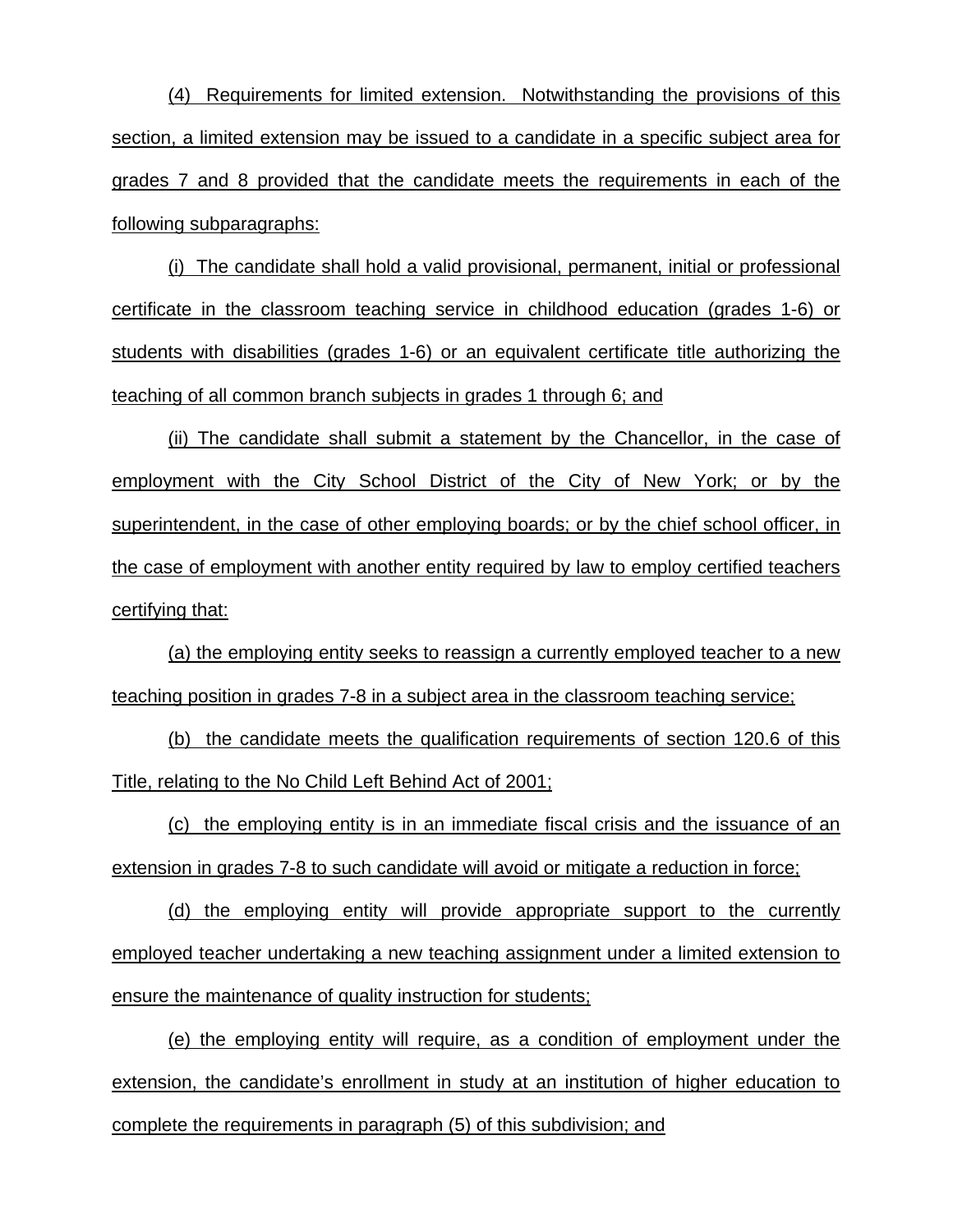(f) the employing entity will not assign the employed teacher to teach courses for high school credit;

(5) Requirements for 7-8 grade level extension in a subject. Notwithstanding the provisions of this section, an extension to teach a subject in grades 7-8 shall be issued to a candidate in a specific subject area for grades 7 and 8 provided that the candidate successfully completes the New York State Teacher Certification Examination content specialty test in the subject for which a certificate extension is being sought and six semester hours of coursework in middle childhood education.

(l) Requirements for a limited extension to teach kindergarten during a period of immediate fiscal crisis and a kindergarten extension.

(1) Purpose. The purpose of extensions issued in this subdivision, subject to their period of applicability as set forth in paragraph (2) of this subdivision, is to authorize a teacher who is currently employed and certified in the classroom teaching service in childhood education (grades 1-6) or students with disabilities (grades 1-6) or an equivalent certificate title authorizing the teaching of all common branch subjects in childhood education (grades 1-6) to be reassigned by the employing entity to teach kindergarten during a demonstrated immediate fiscal crisis to avoid or mitigate a reduction in force consistent with the requirements of law.

(2) Applicability. The provisions of this subdivision shall apply commencing April 27, 2010 and end on June 30, 2013.

(3) Limitations. A limited extension issued under this subdivision shall be valid for two years from its effective date and shall not be renewable. A limited extension may be issued to a teacher currently employed by an employing entity, provided that the requirements in paragraph (4) of this section are met. A limited extension shall authorize a candidate to teach kindergarten with that employing entity only. Thereafter,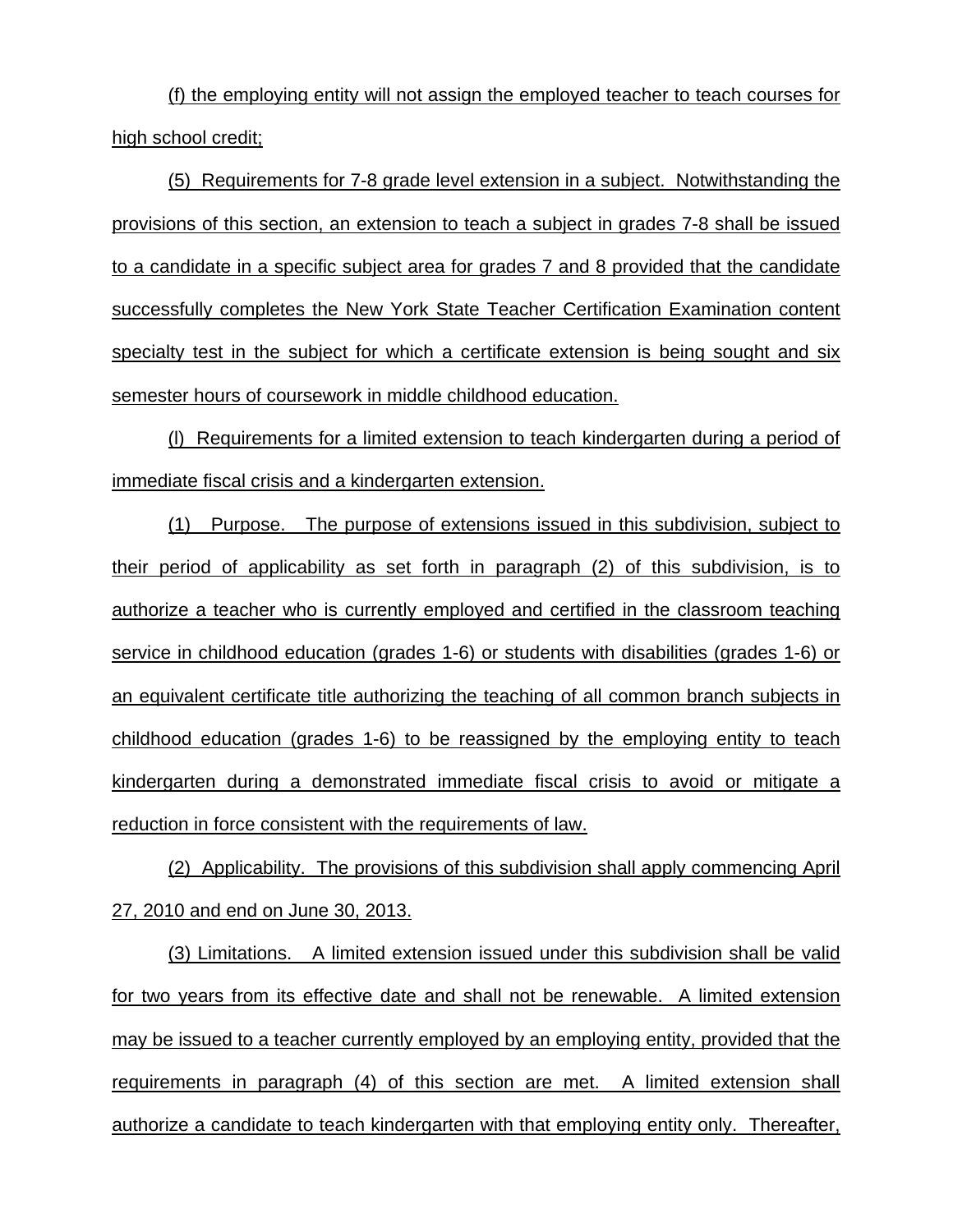a kindergarten extension may be issued to such teacher upon completion of the requirements in paragraph (5) of this subdivision and shall authorize the teacher to teach kindergarten in any employing entity.

(4) Requirements for a limited extension. Notwithstanding the provisions of this section, a limited extension may be issued to a candidate to teach kindergarten provided that the candidate meets the requirements in each of the following subparagraphs:

(i) The candidate shall hold a valid provisional, permanent, initial or professional certificate in the classroom teaching service in childhood education (grades 1-6) or students with disabilities (grades 1-6) or an equivalent certificate title authorizing the teaching of all common branch subjects in grades 1 through 6; and

(ii) The candidate shall submit a statement by the Chancellor, in the case of employment with the City School District of the City of New York; or by the superintendent, in the case of other employing boards; or by the chief school officer, in the case of employment with another entity required by law to employ certified teachers certifying:

(a) the employing entity seeks to reassign a currently employed teacher to a new teaching position in kindergarten;

(b) the candidate meets the qualification requirements of section 120.6 of this Title, relating to the No Child Left Behind Act of 2001;

(c) the employing entity is in an immediate fiscal crisis and the issuance of a limited extension in kindergarten to such candidate will avoid or mitigate a reduction in force;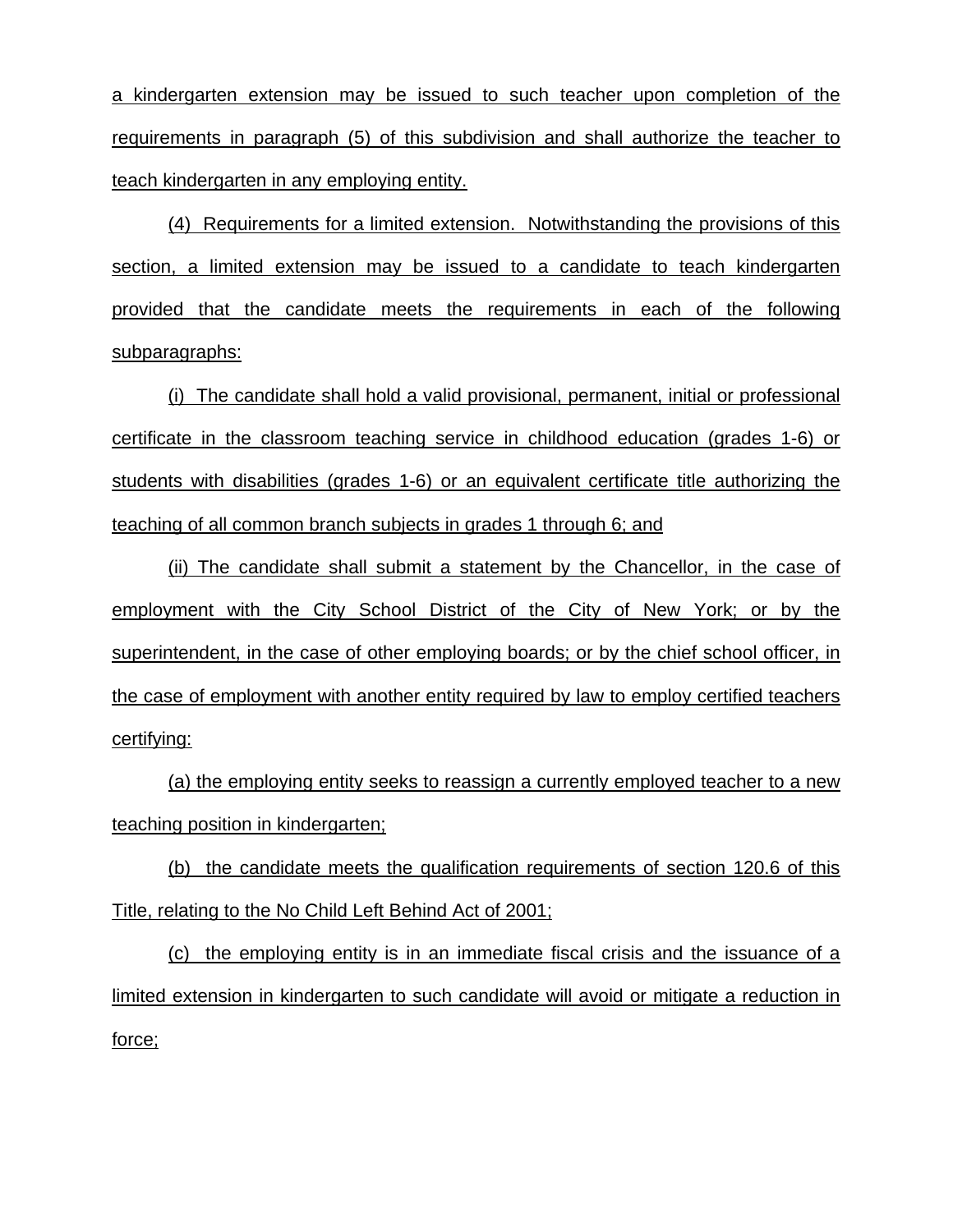(d) the employing entity will provide appropriate support to the currently employed teacher undertaking a new teaching assignment under an extension to ensure the maintenance of quality instruction for students; and

(e) the employing entity will require, as a condition of employment under the extension, the candidate's enrollment in study at an institution of higher education to complete the requirements in paragraph (5) of this subdivision.

(5) Requirements for kindergarten extension. Notwithstanding the provisions of this section, a kindergarten extension may be issued to a candidate provided that the candidate satisfactorily completes six semester hours of pedagogical coursework in early childhood development.

(m) Requirements for the issuance of a limited extension to teach a subject in grades 5-6 during a period of immediate fiscal crisis and a 5-6 grade level extension in a subject.

(1) Purpose. The purpose of extensions issued under this subdivision, subject to their period of applicability as set forth in paragraph (2) of this subdivision, is to authorize a teacher who is currently employed and certified in the classroom teaching service in a certain subject in grades 7-12 and who has demonstrated an appropriate academic background to teach in the subject area of his/her grade 7-12 certificate, to be reassigned by the employing entity to teach that subject in grades 5-6 during a demonstrated immediate fiscal crisis to avoid or mitigate a reduction in force, consistent with the requirements of law.

(2) Applicability. The provisions of this subdivision shall apply commencing April 27, 2010 and end on June 30, 2013.

(3) Limitations. A limited extension issued under this subdivision shall be valid for two years from its effective date and shall not be renewable. A limited extension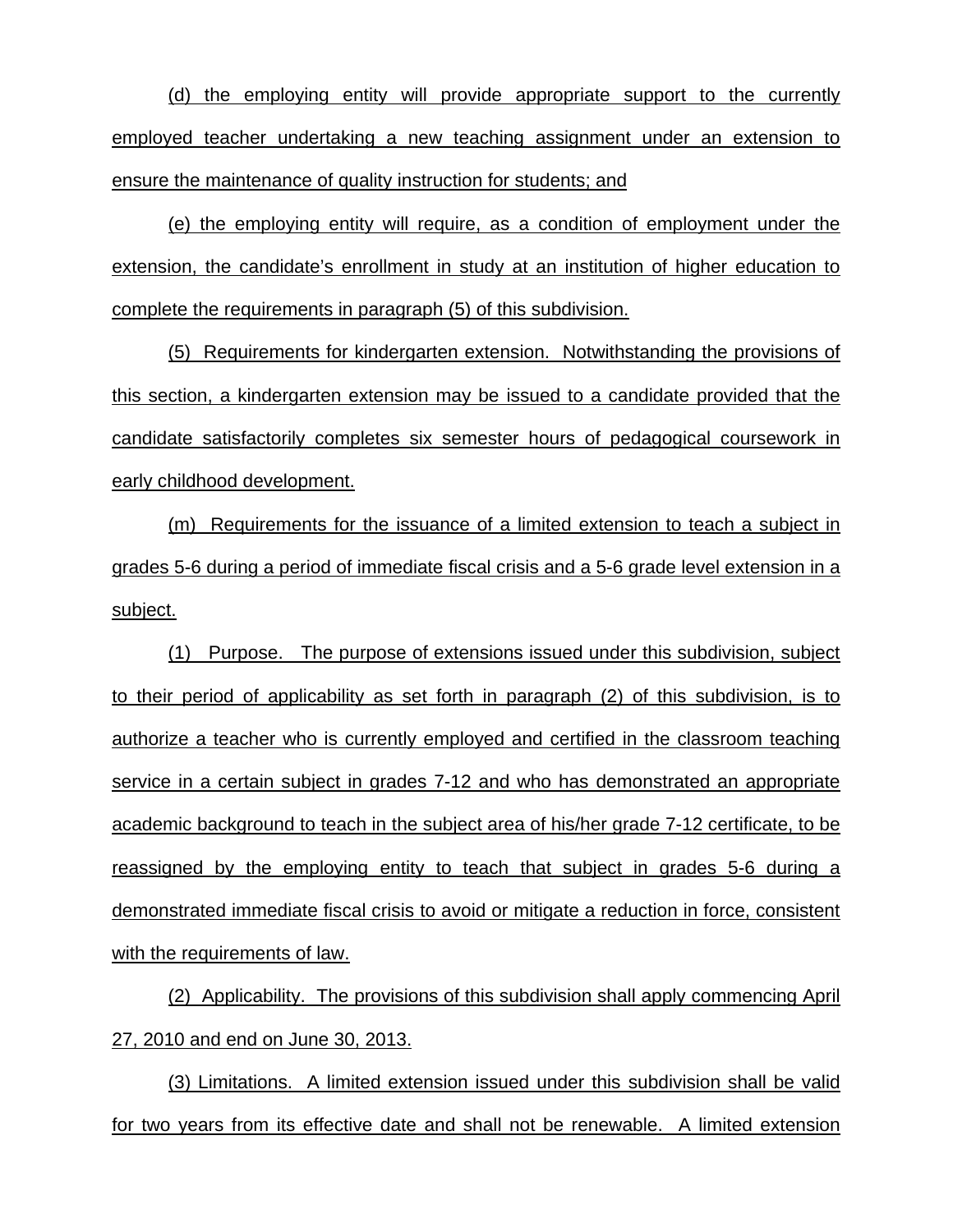may be issued to a teacher currently employed by an employing entity that meets the requirements in paragraph (4) of this section. A limited extension shall authorize a candidate to teach a subject in grades 5-6 with that employing entity only. Thereafter, a 5-6 grade level extension may be issued to such teacher upon completion of the requirements in paragraph (5) of this subdivision and shall authorize the teacher to teach a subject in grades 5-6 in any employing entity.

(4) Requirements for a limited extension to teach a subject in grades 5-6. Notwithstanding the provisions of this section, a limited extension may be issued to a candidate in a subject for grades 5-6 provided that the candidate meets the requirements in each of the following subparagraphs:

(i) The candidate shall hold a valid provisional, initial, permanent, or professional certificate in English language arts (7-12), language other than English (7-12), mathematics (7-12), biology (7-12), chemistry (7-12), earth science (7-12), physics (7-12), or social studies (7-12); and

(ii) The candidate shall submit a statement by the Chancellor, in the case of employment with the City School District of the City of New York; or by the superintendent, in the case of other employing boards; or by the chief school officer, in the case of employment with another entity required by law to employ certified teachers certifying:

(a) the employing entity seeks to reassign a currently employed teacher to a new teaching position in grades 5-6 in a subject area in the classroom teaching service;

(b) the candidate meets the qualification requirements of section 120.6 of this Title, relating to the No Child Left Behind Act of 2001;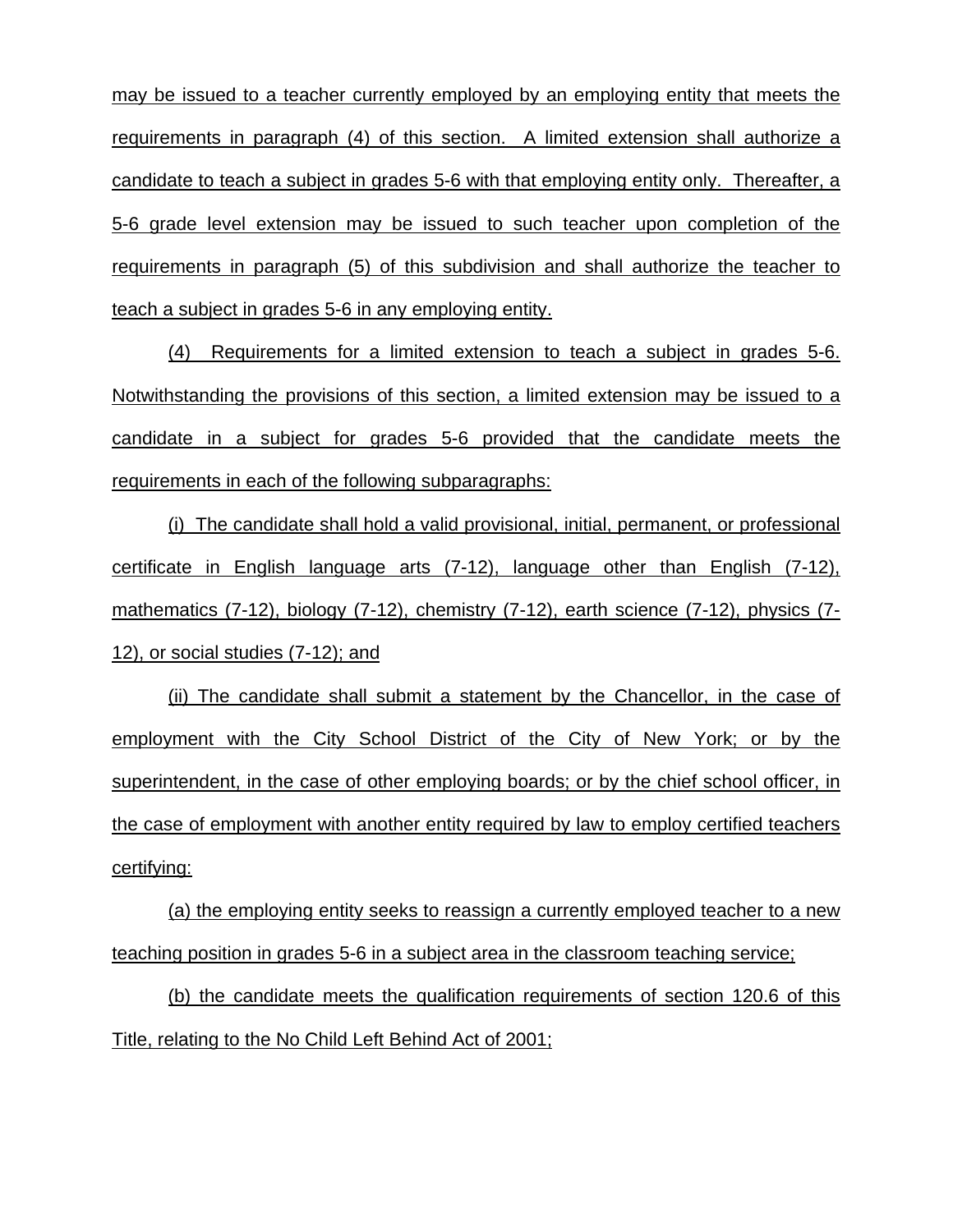(c) the employing entity is in an immediate fiscal crisis and the issuance of a limited extension to such candidate to teach grades 5-6 will avoid or mitigate a reduction in force;

(d) the employing entity will provide appropriate support to the currently employed teacher undertaking a new teaching assignment under a limited extension to ensure the maintenance of quality instruction for students; and

 (e) the employing entity will require, as a condition of employment under the extension, the candidate's enrollment in study at an institution of higher education to complete the requirements in paragraph (5) of this subdivision.

(5) Requirements for a 5-6 grade level extension in a subject area. A 5-6 grade level extension may be issued to a candidate in a specific subject area provided that the candidate meets the requirements of subdivision (b) of this section.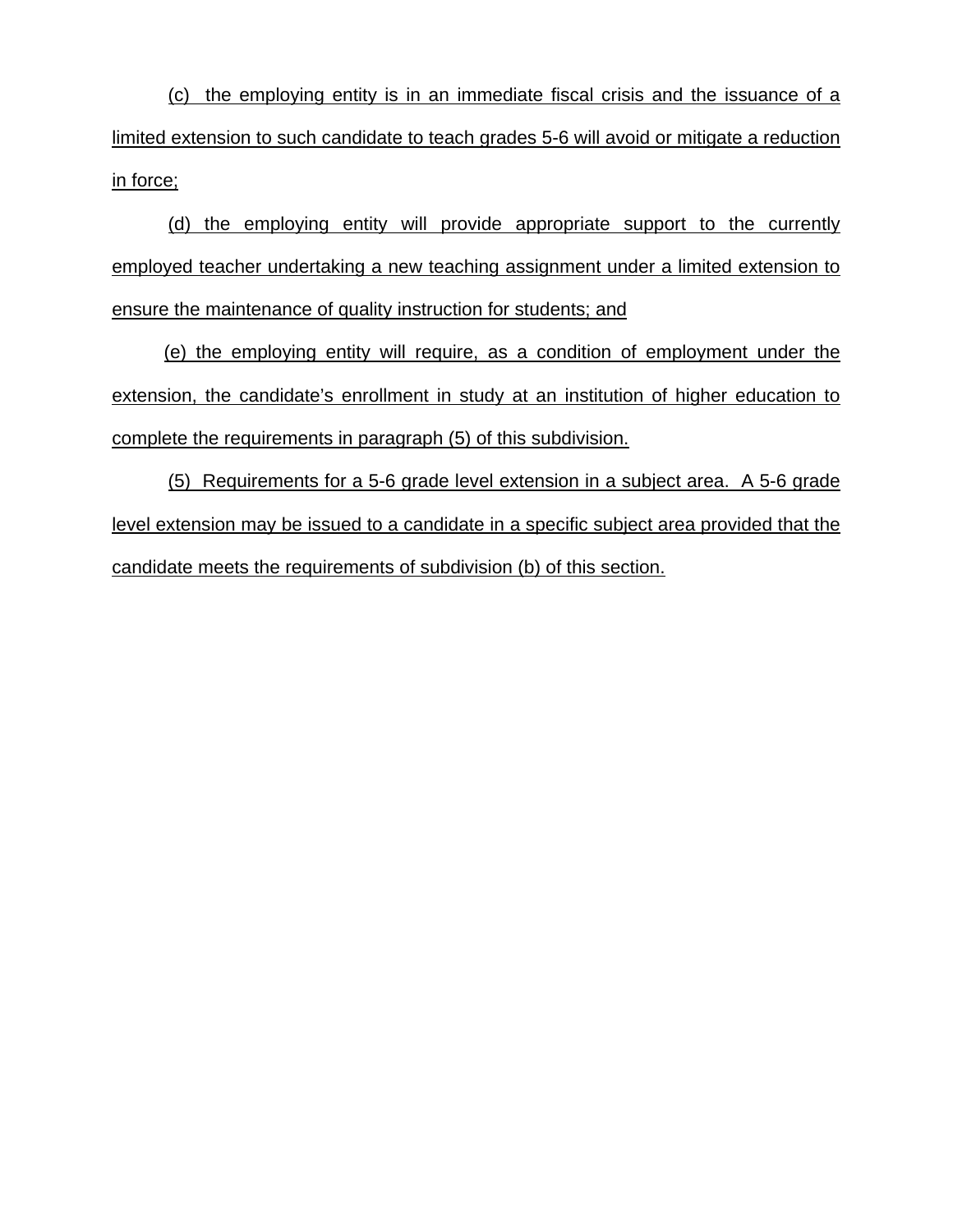### STATEMENT OF FACTS AND CIRCUMSTANCES WHICH NECESSITATE

# EMERGENCY ADOPTION

The purpose of the proposed amendment is to provide flexibility from the current teacher certification requirements to allow school districts and BOCES to reassign effective classroom teachers to another grade level during this demonstrated immediate fiscal crisis in order to avoid or mitigate reductions in force. School districts and the New York State Council of School Superintendents requested that the Regents consider flexibility in the following three areas to help them retain effective teachers while meeting key staffing needs during the current fiscal crisis:

## Grades 7-12 Academic Area Certification Extended to Grades 5 and 6

The proposed amendment provides a level of flexibility in certification similar to that of the Experiment in Organizational Change. During a period of fiscal crisis, a district could reassign a teacher who is employed by the district and certified in the classroom teaching service in a subject area in grades 7-12 to teach that same subject area in grades 5 or 6 through a limited extension to the teacher's existing certificate. The limited extension will be valid for two years and shall be valid with that employing entity only. A full extension will be issued to the candidate if the candidate completes six semester hours of coursework in Middle Childhood education.

### Childhood Education Extended to Kindergarten

 The proposed amendment authorizes a teacher who is currently certified in childhood education (grades 1-6) to be reassigned to teach kindergarten under a limited extension to their existing certificate for a two-year period while they complete six semester hours of pedagogical coursework in early childhood education. At that point, the Department will issue the teacher a full extension to teach kindergarten.

#### Childhood Education Extended to Grades 7 and 8